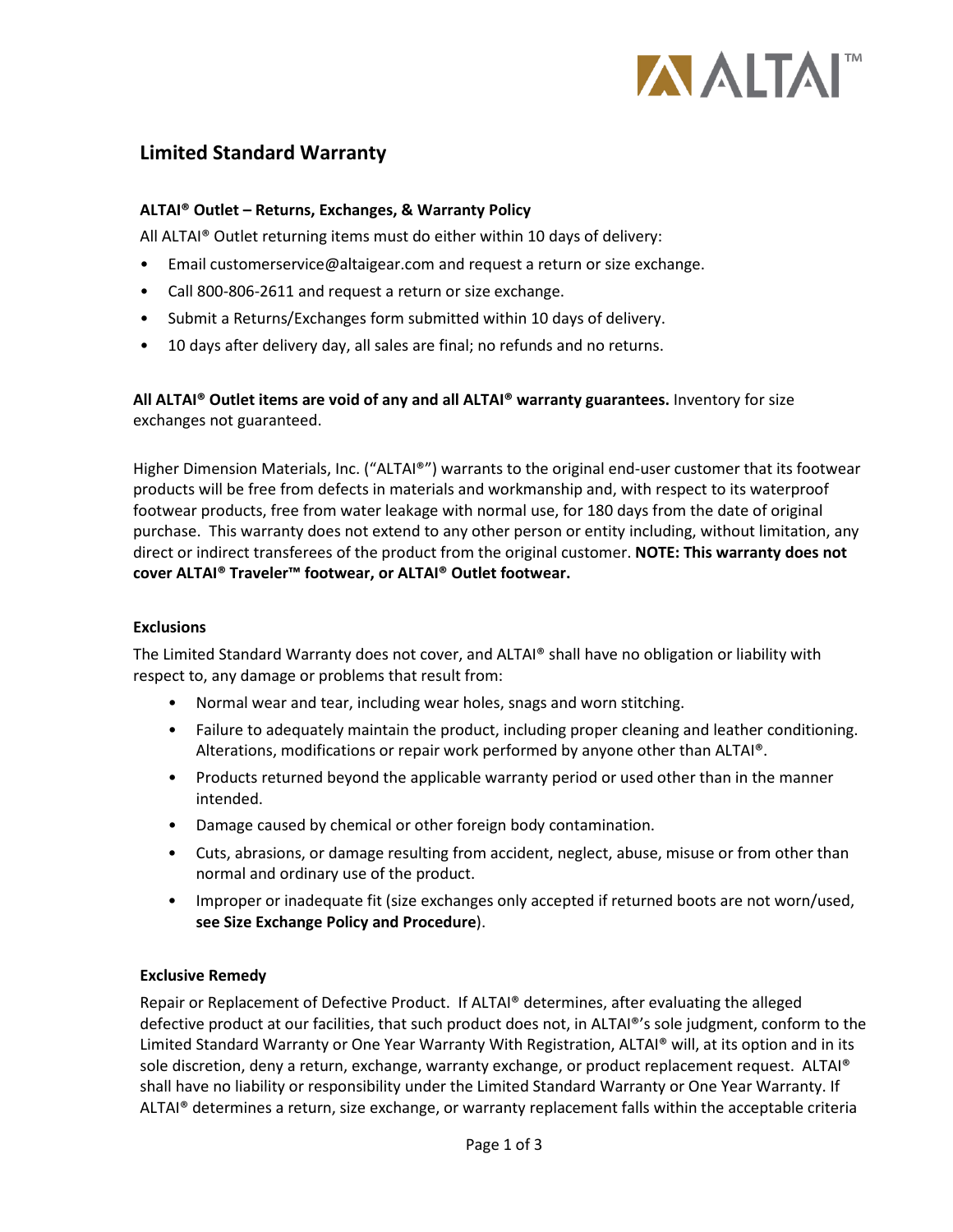for such transaction, ALTAI®, in its sole discretion, will repair, refund, or replace the defective product. Size Exchanges: Customer is allowed one size exchange free of shipping charges. Shipping and administrative costs will be paid by customer for subsequent size exchanges after the first size exchange. (**See Size Exchange Policy and Procedure**).

### **One Year Warranty with Registration**

Customer must register a One Year Warranty within 30 days of initial purchase to meet qualifications. Customer may register for ALTAI® One Year Warranty by calling 1-800-806-2611 or registering online at [https://www.altaigear.com/my-account/warranty-registration,](https://www.altaigear.com/my-account/warranty-registration/) within 30 days of purchase, or delivery in the case of online purchases. Customer must complete the One Year Warranty return form to be considered. If ALTAI® determines a possible product failure, it will issue a Return Authorization; this does not guarantee a warranty return or exchange. Products that are allegedly defected and are registered for ALTAI® One Year Warranty must be returned to ALTAI® (postage to send warranty-issue products to ALTAI® will be prepaid and sent to customer by ALTAI®) before determining a refund or exchange. **NOTE: This warranty does not cover ALTAI® Traveler™ footwear, or ALTAI® Outlet footwear.**

All Limited Standard Warranty policies and restrictions may also apply to One Year Warranty with Registration.

# **Exercise of Warranty Rights**

Returns for the Standard Limited Warranty must be initiated by customer or retailer within 180 days of date of purchase or delivery, in the case of an online purchase. Customer or end-user must contact ALTAI® or ALTAI® distributor or retailer within 180 days to be considered for evaluation (warranty issues direct to ALTAI®: complete the Warranty Claim form online, [\(https://www.altaigear.com/exchange](https://www.altaigear.com/exchange-return-claim)[return-claim\)](https://www.altaigear.com/exchange-return-claim) or call 1-800-806-2611.

Returns for the One Year Warranty must be initiated by customer or retailer within one year of date of purchase or delivery, in the case of an online purchase. One Year Warranty claims will only be evaluated with a completed registration on file with ALTAI®. Customer or end-user must contact ALTAI® or ALTAI® distributor or retailer within one year to be considered for evaluation (warranty issues direct to ALTAI®: complete the Warranty Claim form online, [\(https://www.altaigear.com/exchange-return-claim\)](https://www.altaigear.com/exchange-return-claim) or call 1- 800-806-2611).

If ALTAI® determines an acceptable warranty exchange, ALTAI® will issue a Return Authorization, and customer must also deliver, mail or ship the alleged defective product (postage to send the alleged defected product to ALTAI® will be prepaid and sent to the customer by ALTAI® after evaluating the inquiry) to the ALTAI® Returns Department at 570 Hale Avenue North, Oakdale Minnesota 55128. Alleged defected product must be returned to ALTAI® within 30 days of receiving Return Authorization and prepaid return shipping label.

If customer purchased the product from an authorized ALTAI® distributor or retailer, all warranty claims can be made through such distributor/retailer, or through ALTAI® directly. Customer or distributor/retailer must, to exercise the customer's rights under all warranties, ALTAI® must follow the above instructions for Standard Limited Warranty and One Year Warranty with Registration.